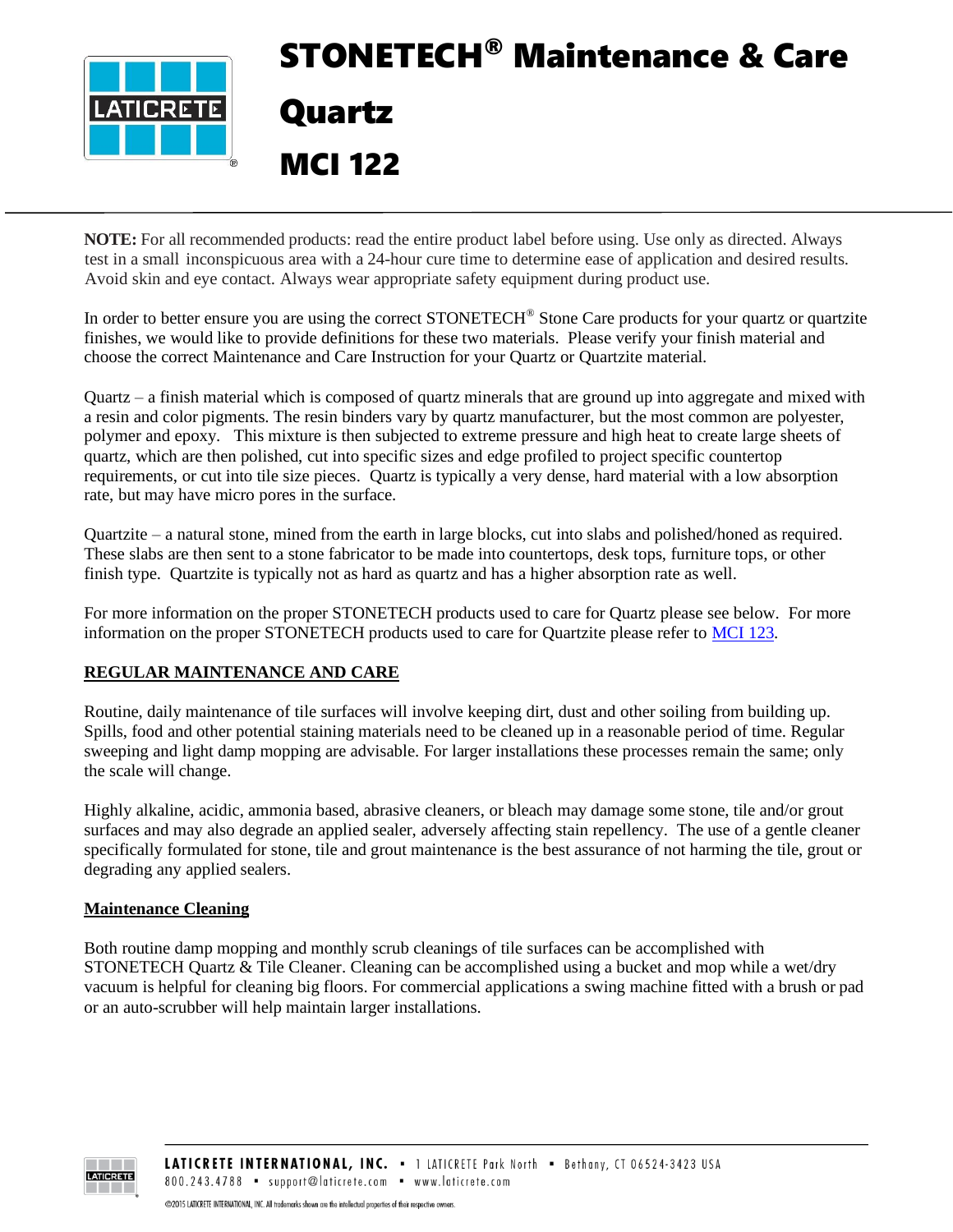# **STONETECH® Quartz & Tile Cleaner**

Directions for STONETECH Quartz & Tile Cleaner (Ready-to-Use) Read entire label before using. Use only as directed. Be sure surfaces to be cleaned are swept or vacuumed to remove loose debris. Keep children and pets out of the area during application and drying.

- 1. Spray directly on soiled area.
- 2. Wipe clean with a dry towel, lint-free cloth or sponge. No need to rinse.
- 3. Repeat for heavily soiled areas. For tough stains, let STONETECH Quartz & Tile Cleaner dwell on surface for 3 to 5 minutes and clean using a nin0abrasive scrubbing pad followed by a dry towel.

Refer to data sheet DS [166.3](https://cdn.laticrete.com/~/media/product-documents/product-data-sheets/ds-1663.ashx) for more information.

### **For spot or small area deep cleaning**:

### **STONETECH DeepKlenz™ Cleaner**

Read entire label before using. Use only as directed. Test in a small inconspicuous area to determine required results. Be sure all surfaces to be cleaned are swept or vacuumed to remove loose debris. Avoid skin and eye contact with product. Wear protective eyewear, gloves, long sleeves, and long pants while handling concentrate. Ensure work area is well-ventilated during application and until surface is dry. Keep children and pets out of the area during application and drying. Recommended application temperature range is between 40°F - 100°F (4°C - 38°C).

- 1. Thoroughly wet surface by directly spraying onto soiled area.
- 2. Allow STONETECH DeepKlenz Cleaner to work on the surface for 5-10 minutes. Do NOT allow product to dry on the surface.
- 3. Lightly scrub with a stiff bristle brush to remove the surface contaminants.
- 4. Rinse and wipe surface with clean cloth and warm water. Repeat as needed for heavy soiled areas.
- 5. Reseal cleaned area with STONETECH Quartz & Porcelain Sealer, if appropriate.

Refer to data sheet **DS** [111.2](https://cdn.laticrete.com/~/media/product-documents/product-data-sheets/ds-1112.ashx) for more information.

### **For cleaning and removing soap scum:**

### **STONETECH Soap Scum Remover**

Read entire label before using. Use only as directed. Always test in a small inconspicuous area to determine ease of use and desired results. Be sure surfaces to be cleaned are swept or vacuumed to remove loose debris. Avoid skin and eye contact. Wear protective eyewear and gloves. Keep children and pets out of the area during application and drying.

- 1. Spray STONETECH Soap Scum Remover directly on soiled areas. Avoid applying onto unintended surfaces.
- 2. Wipe surface with clean, dry cloth or scrub with stiff nylon brush as needed.
- 3. Rinse area well with clean water.
- 4. Wipe area dry with clean cloth.
- 5. Repeat as needed for heavily soiled areas.

Refer to data sheet DS [229.0](https://cdn.laticrete.com/~/media/product-documents/product-data-sheets/ds-229.ashx) for more information.

### **For cleaning and removing mold and mildew:**

### **STONETECH Mold & Mildew Stain Remover**

Read entire label before using. Use only as directed. Always test in a small inconspicuous area to determine ease of use and desired results. Be sure surfaces to be cleaned are swept or vacuumed to remove loose debris. Avoid